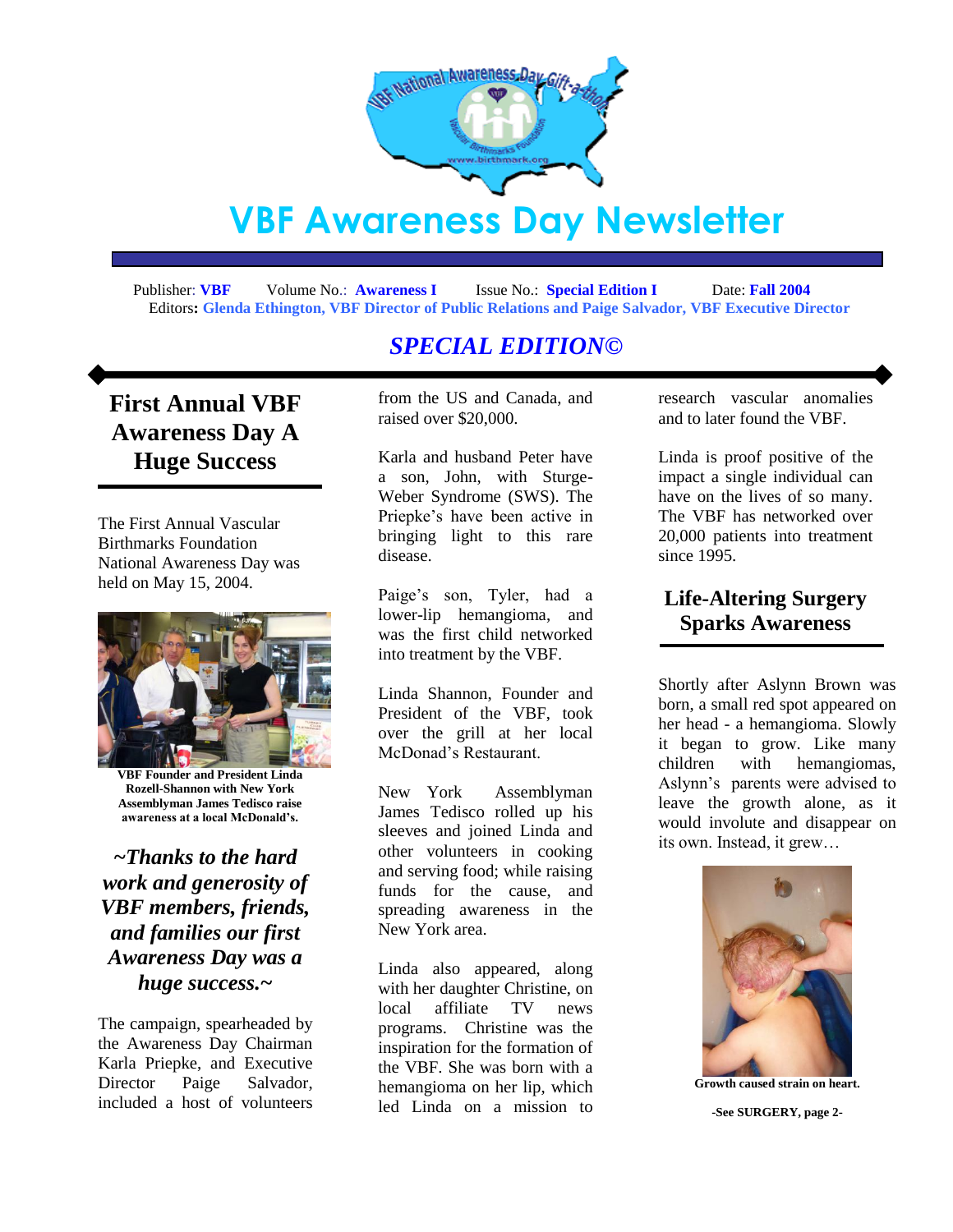#### **SURGERY| From Page 1**

until it covered most of the back of her head. The growth pushed her ear forward and caused it to "fold".



**Aslynn's ear began to "fold" from weight of growth.**

As it grew, the now enormous hemangioma required more blood to feed itself. As the growth diverted bloodflow, the strain on Aslynn"s heart was becoming increasingly lifethreatening.

Paul and Jill Brown sought the help of Dr. Milton Waner, VBF"s Honorary Medical Chairman, who had pioneered surgery for hemangiomas and other vascular birthmarks.

The surgeries Dr. Waner performed were becoming world-renowned. Aslynn"s grandmother, Judy Brown, had searched the Internet and found the VBF website, where she learned of Dr. Waner's groundbreaking surgical techniques. Many considered these surgeries "miracles".

Up until this time, most doctors have been hesitant to operate on these growths, as excessive blood loss can result. While most doctors practice the "wait and see" approach when it comes to these types of birthmarks, Dr. Waner felt that early treatment and

removal of these types of growths was not only possible, but could act as a preventative measure for possible complications due to excessive growth; as well as being essential to the emotional and psychological well-being of patients as they became older and more aware of their condition.

In May of this year, Dr. Waner performed another one of his "miracles" and was able to remove almost all of the massive hemangioma in a single surgery.



**Aslynn Brown after "miracle" surgery to remove a life-threatening hemangioma.**

Today, Aslynn is healthy and happy, and has almost fully recovered from her surgery.

Inspired by her daughter, Jill Brown hosted an awareness campaign by holding a garage sale at her home in **Grimes, Iowa**. In addition, Aslynn and the Brown family were featured in articles by their local community newspaper, in the *New York Magazine*  Best Doctors series featuring Dr. Waner, and are featured in October"s *Reader's Digest*.

## **VBF Awareness events hosted by members across the United States and Canada**

## **North Carolina Events**

Betsy Lamb of Charlotte, North Carolina, hosted a yard sale and donation drive to support the VBF Awareness Day campaign. Her neighbors rallied to the cause and donated items for the sale.

Betsy said her inspiration is her son, Jeremy, who has a venous malformation on his face, and also "the help I got from the VBF website, which helped me with his diagnosis."

Proceeds from Betsy's yard sale netted well over \$3,000.

Florence Chavez of Shallotte, North Carolina, organized a neighborhood collection drive.

Her children Michael and Jennifer, who were assisted by their friend Lauren Sparks, canvassed their neighborhood collecting over \$100.

The children also received a \$20 donation from a patient at a local nursing home.

Florence"s son, Michael, has a venous malformation in his leg.

\*\*\*\*\*\*\*\*\*\*\*\*\*\*\*\*\*\*\*\*\*\*\*\*\*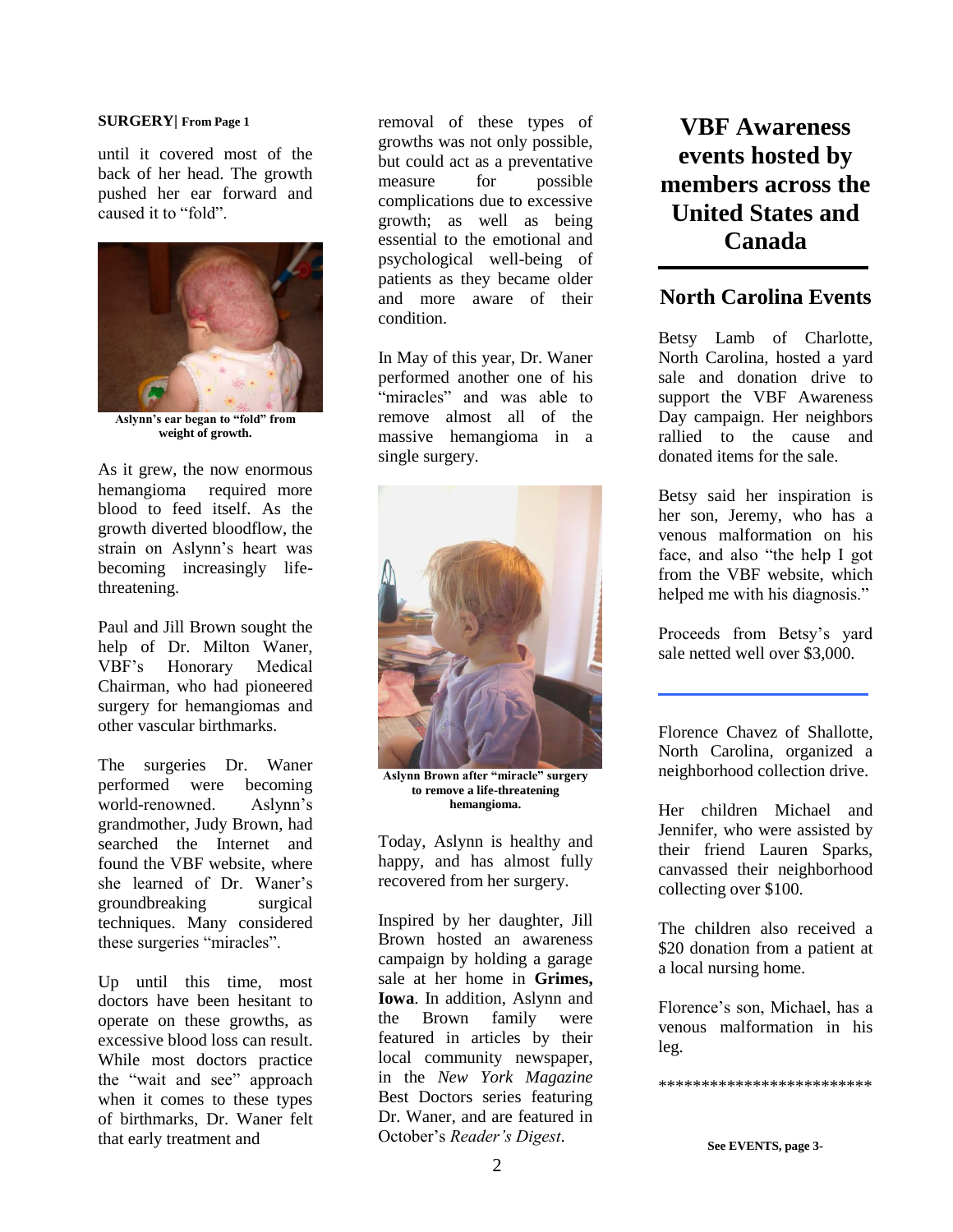#### **EVENTS| From Page 2**

.

## **South Carolina Events**

Jackie Burke of Columbia, South Carolina, collected donations through Lakeside Outreach Ministries.

The generosity of the group helped to raise approximately \$1,000 toward funding VBF projects and programs.



**8-year-old Abigail is the daughter of Michael and Jackie Burke.**

Jackie"s daughter, Abigail, has a venous malformation on her lip

Jackie also plans to distribute the VBF fact pamphlet to local hospitals.

Joy Hird of Conway, South Carolina, raised funds and awareness in honor of her daughter, Lydia. An article written by Joy was published in her church newsletter and an article also appeared in the local newspaper, Lydia"s treatment for facial hemangioma has included steroids, laser treatments, and eye surgery. Lydia faces more surgery in October.

Jennifer Wylie of Gaffney, South Carolina, joined the VBF fact pamphlet campaign. Known as "Jinny" to her friends, she distributed pamphlets to medical professionals in her area. Jinny"s son, Austin, has Sturge-Weber syndrome, and has port wine stain on his face and other areas of his body. Jinny also manages the CMTC discussion board for the VBF and the online support group for the SWSC.

#### \*\*\*\*\*\*\*\*\*\*\*\*\*\*\*\*\*\*\*\*\*\*\*\*\*

#### **Connecticut Events**

Suzanne Walsh of Simsbury, Connecticut, raised awareness by having an article written about her daughter, Molly, in her local newspaper. Molly has a nasal tip hemangioma that was removed during recent surgery in New York.

## \*\*\*\*\*\*\*\*\*\*\*\*\*\*\*\*\*\*\*\*\*\*\*\*\* **Canadian Events**

Cheryl Visentin of Ontario, Canada, collected close to \$600 in donations for awareness. Her daughter, Sara, had a hemangioma on her forehead, which was surgically removed. Sara also had hemangiomas on the back of her neck, chest, back and diaper area. Cheryl designed and distributed a pamphlet, which highlighted Sara's surgery and VBF Awareness Day.

Lise Daoust of Quebec, Canada, launched the first French-language website for vascular anomalies. Lise has

an arteriovenous malformation of the lip, and has dedicated her time in helping others with vascular birthmarks, and by networking with support groups and foundations. Visit her French-language website at:

[http://www.anomalievasculaire.org](http://www.anomalievasculaire.org/)

Rhonda Spuzak of Ontario, Canada, wrote an article for her local newspaper about her daughter Kenna. The story included information about VBF Awareness Day, hemangiomas, and Kenna's personal story of hemangioma growth on the top of her head.

## \*\*\*\*\*\*\*\*\*\*\*\*\*\*\*\*\*\*\*\*\*\*\*\*\*

## **Kentucky Events**

Mother and son team, Tiffany and Glen Ethington of Lexington, Kentucky, did their part to raise funds and awareness for vascular birthmarks. Tiffany and Glen appeared on a local afternoon news program to talk about birthmarks. Glen has Sturge-Weber syndrome and a port wine stain on his face. Glen also organized an awareness campaign at his school, Maxwell Elementary. The students participated in "Hat Day", where they could wear a hat in school for a donation to the VBF. Glen and his classmates raised over \$700.

## \*\*\*\*\*\*\*\*\*\*\*\*\*\*\*\*\*\*\*\*\*\*\*\*\* **Michigan Events**

Holly Gregory of Three Rivers, Michigan, sent out flyers and talked to people in

**-See MI EVENTS, page 4-**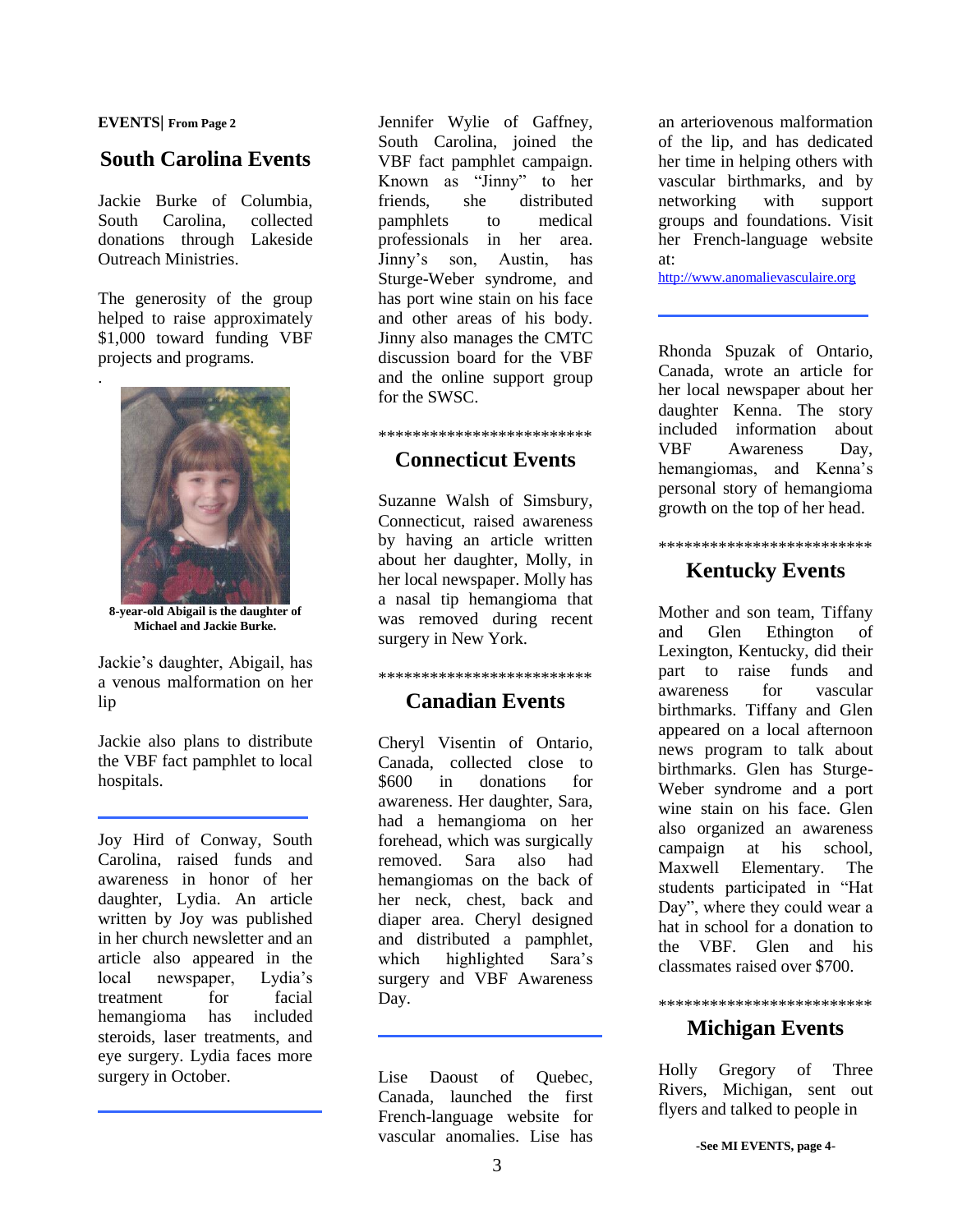#### **MI EVENTS| From Page 3**

her area to raise awareness and funds for VBF. Her son Jonny had two hemangiomas.

## \*\*\*\*\*\*\*\*\*\*\*\*\*\*\*\*\*\*\*\*\*\*\*\*\*

## **Mississippi Events**

Marla Rutland, a teacher in Petal, Mississippi, coordinated a letter campaign to local businesses for awareness. In addition, she and her students held a car wash and sticker sale to raise funds for VBF.



**Marla Rutland and students at their car wash for VBF Awareness Day.**

The eighth-grade students at Petal raised over \$800 to help further physician education and to direct patients to the proper treatment. Marla"s daughter, Marleigh, has a hemangioma on her eyelid.

## \*\*\*\*\*\*\*\*\*\*\*\*\*\*\*\*\*\*\*\*\*\*\*\*\* **Missouri Events**

Elissa Rifkin of Clayton, Missouri, was inspired by her daughter Jacqueline ("Jaci") to raise awareness for the VBF. Elissa, VBF"s first Clinic Rep., facilitated an interview with Dr. Susan Mallory, as well as a mother of a teenager with Sturge-Weber syndrome, for a local evening news program's Health Section. She also volunteers at the Birthmark Clinic at St. Louis Children"s

Hospital, and had an article placed in their *Doctor's Digest*  magazine. Jaci, now 14 years old, had a hemangioma on her nose and is undergoing reconstructive surgery. Jaci donated money from her Bat Mitzvah to the VBF.

#### \*\*\*\*\*\*\*\*\*\*\*\*\*\*\*\*\*\*\*\*\*\*\*\*\*

## **New York Events**

Ann Cioffi, VBF Parent Rep. from Troy, New York, helped to organize volunteers for the WMHT fundraiser in Schenectady. VBF members Linda Shannon, Charlotte Gallo, Mike Schaefer, and JoAnn Moretti joined Ann at the event. WMHT interviewed Linda Shannon on-air to bring awareness about vascular birthmarks and the need for better diagnosis and treatment. Ann"s son Matthew, who has Klippel-Trenaunay syndrome, served as inspiration for her efforts. Ann also sold stickers at her favorite local hair salon, and participated in "Niska Day" at Niskayuna High School. Both events raised over \$60.

Lianne Chase of Albany, New York, called on friends, family and co-workers to help her celebrate Awareness Day. For her birthday on May 15, Lianne threw a party for VBF.



**Brothers Cody and Casey Chase.**

She emailed friends and colleagues a letter, including pictures and a proclamation by NY Rep. John E. Sweeney.



**Vascular Malformation.**

Both Cody and Chase have birthmarks; Cody has a vascular malformation on his hand, and Casey has small marks on his neck Lianne's efforts netted around \$500.

Kim Riggi of Clifton Park, New York, hosted a birthday celebration for her twin daughters, Josephine and Sophia, for VBF Awareness Day. Thanks to the generosity of family and friends, they raised \$600.

#### \*\*\*\*\*\*\*\*\*\*\*\*\*\*\*\*\*\*\*\*\*\*\*\*\*

## **Ohio Events**

Julie Rose of Cambridge, Ohio, hosted "A Day of Awareness for children with Birthmarks".



**Hannah Smith and Kennedy Rose play in the ball pit.**

The mayor of Cambridge attended the event, and there was a variety of games and fun for the children.

**-See OH EVENTS, page 5-**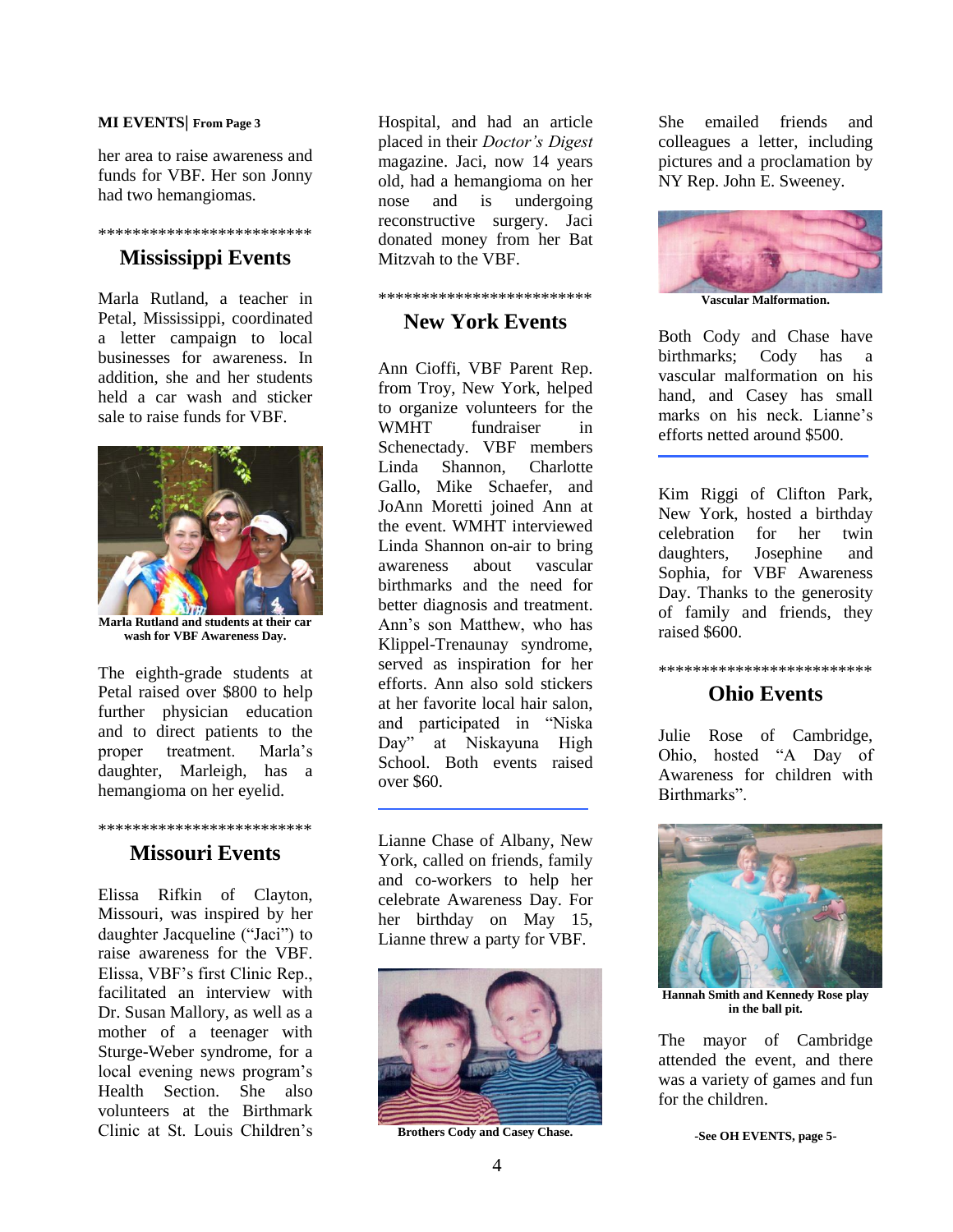#### **OH EVENTS| From Page 4**

Several local businesses donated items for a "Chinese Auction", as well as **f**ood and drinks for the event.

Julie had the help of Staci Smith and Wendy Curtis, and all are mothers of a child with a vascular birthmark. Their children, Kennedy Rose, Hannah Smith, and Tara Curtis served as the inspiration for the women.

Julie said, "Our three daughters had a wonderful time and thought it was 'cool' to have a birthmark because they got their own Day!" Plans are already underway for next year"s event.

### \*\*\*\*\*\*\*\*\*\*\*\*\*\*\*\*\*\*\*\*\*\*\*\*\*

#### **Pennsylvania Events**

Lily Mollencott participated in Awareness Day by handing out the VBF pamphlet to doctors" offices in her are of Philadelphia, Pennsylvania. Lily was inspired by individuals living with vascular birthmarks.

## \*\*\*\*\*\*\*\*\*\*\*\*\*\*\*\*\*\*\*\*\*\*\*\*\* **Rhode Island Events**

Ken and Carla Senus of Coventry, Rhode Island, held a "Dress Down Day" at the bank where Ken works. They raised over \$300 for awareness.

Melissa Barrett of Jamestown, Rhode Island, held a raffle to benefit VBF and to raise awareness. Melissa was also instrumental in bringing PGA golfer Casey Martin on Board for the VBF Special Event this summer in Albany, NY. Melissa's children sold candy, which was homemade by their grandmother, at the Special Event to add to their collection for Awareness Day. Together, the family raised over \$1,000. Melissa"s son, Jordan, has Klippel-Trenaunay syndrome.

#### \*\*\*\*\*\*\*\*\*\*\*\*\*\*\*\*\*\*\*\*\*\*\*\*\*

## **Texas Events**

Natalie Bolinger of Dallas, Texas, conducted a mailing campaign to family and friends, raising \$1,600. Natalie orchestrated the design of a three-fold, full-color brochure, telling about her daughter and the VBF Awareness Day. Natalie"s daughter, Nicole, had surgery to remove a hemangioma on her right cheek.

## \*\*\*\*\*\*\*\*\*\*\*\*\*\*\*\*\*\*\*\*\*\*\*\*\*

### **Virginia Events**

Beth Eldridge of Vienna, Virginia, conducted a letter campaign to family and friends. Beth's son, Benjamin, had surgery to remove a nasaltip hemangioma, and he also has a lymphatic malformation on his chest.

## \*\*\*\*\*\*\*\*\*\*\*\*\*\*\*\*\*\*\*\*\*\*\*\*\* **Washington Events**

Corinne Barinaga, Vancouver, Washington, is VBF"s Director of Informational Services. She distributed VBF pamphlets to medical professionals in her area. Corinne"s son, Nicholas has a segmental hemangioma on his head and is currently undergoing treatment.

### **Wisconsin Events**

Jennifer Kalmon of Wisconsin Rapids, Wisconsin, sold stickers to family, friends and coworkers. An article about her son, Braden, appeared in her local newspaper. Braeden has a nasal-tip hemangioma. Jennifer"s sticker campaign helped to raise close to \$200 for VBF.

## \*\*\*\*\*\*\*\*\*\*\*\*\*\*\*\*\*\*\*\*\*\*\*\*\*

## **Corporate Donations**

Thanks to Cadbury Schweppes Americas Beverages for their generous donation of \$5,000. The donation was made in honor of the Sturge-Weber Syndrome Community, in order to help further the cause of those with Sturge-Weber syndrome. Peter Priepke, whose son John has Sturge-Weber syndrome, is employed by the company.

The Bemis Company, Inc. Foundation donated \$500 to VBF Awareness Day. Eric Emiliani is employed by Bemis-owned MACtac. Eric and wife Tara have a daughter, Taylor, with a hemangioma.

## \*\*\*\*\*\*\*\*\*\*\*\*\*\*\*\*\*\*\*\*\*\*\*\*\* **Congressional Record**

The VBF would like to offer a special thanks to Congressman John E. Sweeney (R-NY) for reading into the Congressional Record a Resolution proclaiming May 15, 2004, VBF National Day of Awareness.

\*\*\*\*\*\*\*\*\*\*\*\*\*\*\*\*\*\*\*\*\*\*\*\*

\*\*\*\*\*\*\*\*\*\*\*\*\*\*\*\*\*\*\*\*\*\*\*\*\*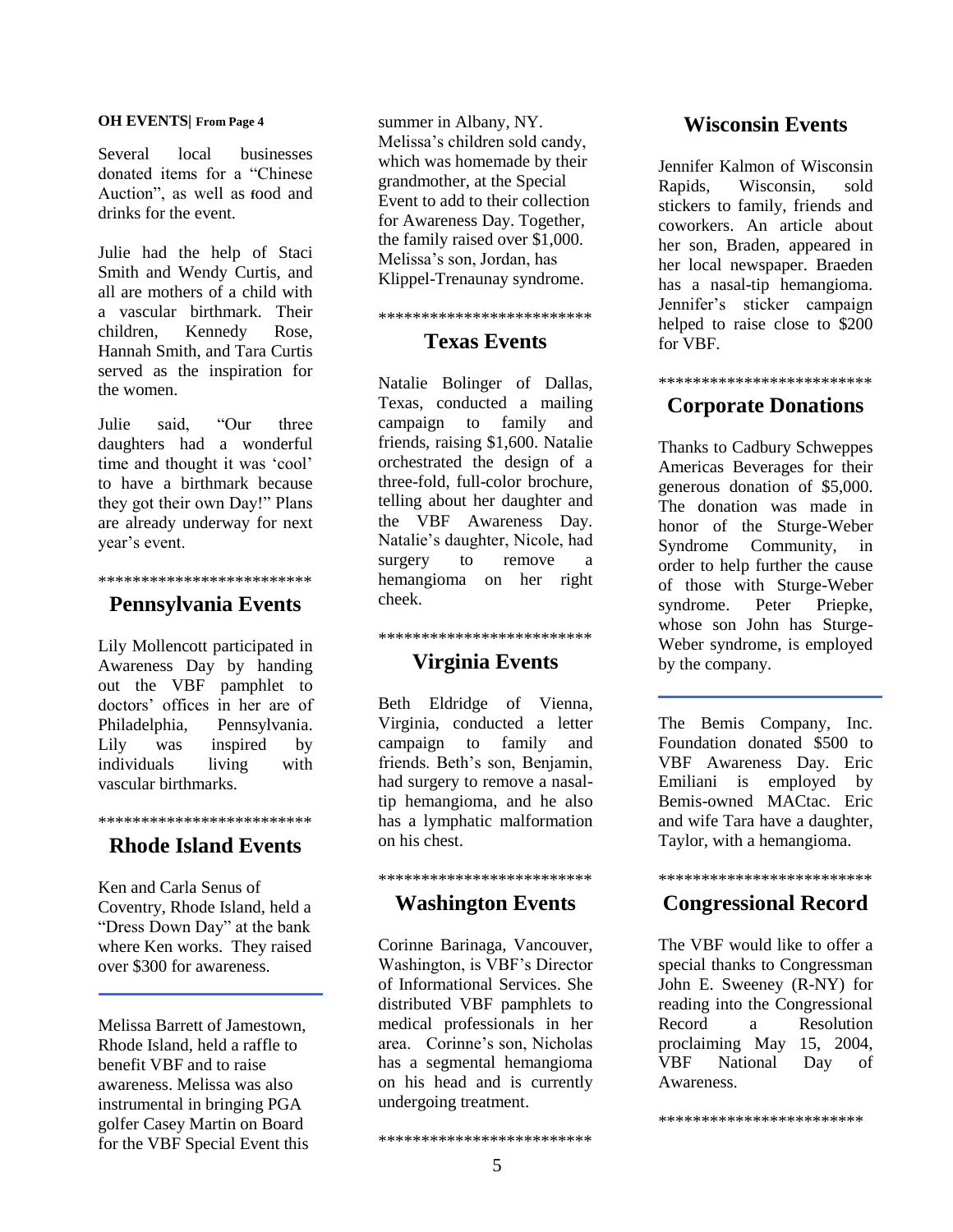#### **A Message from VBF President and Founder Linda Rozell-Shannon**

In the 60's, Bob Dylan sang, "The Times They Are A Changin'," and that is the perfect title for what has happened in the world of birthmarks since my daughter Christine was diagnosed in February 1994. The times are a changin"…for the better…for those affected by a vascular birthmark.

How appropriate that our First National Day of Awareness would be held the same year that marks 10 years ago when I began to fulfill the vision that God gave me to start a foundation, write a book, and raise \$1,000,000 for vascular birthmarks. On May 15, 2004, and for weeks before and weeks after, it was like a cloud rising up over the United States and Canada, as over 50 families told their stories and raised money to bring awareness to vascular birthmarks.

How exciting that the number of treatment centers has quadrupled in the past 10 years, mainly because of the efforts of VBF. We now have an international family support network and new programs springing up every day. Our partners include other birthmark support groups, and we continue to stretch out our arms to embrace any organization that provides informational resources and support to families affected with a vascular birthmark. Legislation is pending that will require insurance companies to cover treatment of birthmarks, and guidelines are before the primary medical groups to approve early intervention, all through the efforts of VBF and other birthmark support groups.

Our first National Day of Awareness was phenomenal, thanks to the efforts of VBF"s Executive Director Paige Salvador, our Public Relations Director, Glenda Ethington, and our Awareness Chairman, Karla Priepke. Also, many families helped all over the United States and Canada by conducting mini fundraisers and public relations campaigns. I can't wait to start next year's campaign. It will be another exciting time, and I hope we can double the number of stories that are told nationwide. Each time a story is told about a family dealing with a vascular birthmark, another child is helped because of the awareness. One day, one story, one step at a time…the times they are a changin", and you and the VBF are making this change happen.

Thank you to everyone who participated, and I look forward to you being a part of the 2005 campaign.

*Linda Rozell-Shannon*

## **Physicians Raise Awareness and Hope**

The VBF would like to extend their thanks and gratitude to Dr. Milton Waner and Dr. Martin Mihm, Jr., for their support of Awareness Day. Not only do these doctors provide financial contributions to the foundation, they also devote their time and efforts to making life better for patients with vascular birthmarks. Each and every patient and their family receive unequaled medical care, as well as compassion and respect.

Dr. Waner, VBF"s Honorary Medical Chairman, is an internationally recognized authority on hemangiomas and vascular malformations. He is currently the Co-Director of the Vascular and Birthmarks Institute of New York at Roosevelt Hospital. Dr. Waner has pioneered surgical techniques for the treatment and removal of vascular lesions.

Dr. Mihm, VBF"s Research Director and Scientific Advisory Committee Chairman, is one of the founding members of the VBF. He also founded the Albany Medical Center Vascular Anomalies Program and the Massachusetts General Hospital Vascular Anomalies Program. He is the Director at both clinics. Dr. Mihm is responsible for having the World Health Organization Rare Tumor Institute classify a hemangioma as a "rare tumor."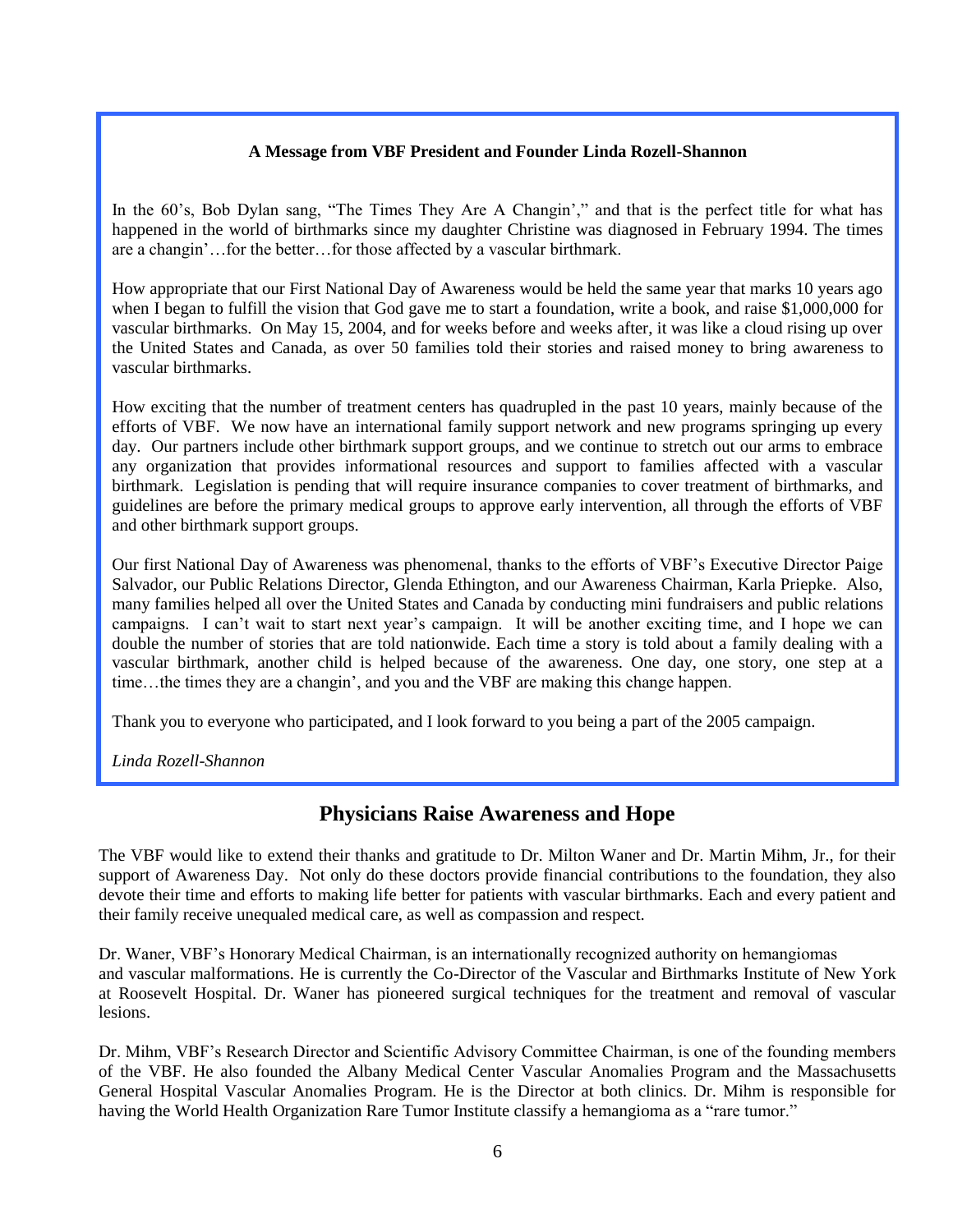## *The 2005 Second Annual Vascular Birthmarks Foundation Awareness Day*

What's missing? You! The VBF would like to highlight your story in next year's Awareness Day Special Edition Newsletter. Please don"t forget to sign and return the **Registration/Permission to Publish Form** for next year"s Awareness campaign.

Don"t miss out on this opportunity to have fun while raising funds and awareness, and helping to educate the public about vascular birthmarks. Each and every event is important. Fundraisers can be simple, but effective. Friends and families joined in the 2004 campaign by holding Easter egg hunts, car washes, birthday celebrations, and raffles. Others organized letter writing campaigns, newspaper articles, television appearances, and brochure and pamphlets distributions.

Plans are already underway for *The 2005 Second Annual Vascular Birthmarks Foundation Awareness Day,* and the VBF is ready to help you make your event a success. Let our Awareness Day Committee assist you in organizing and planning your 2005 event.

**To receive your VBF Awareness Day Registration Packet, or if you require more information, fill in and return the form below; or write to Paige Salvador at: VBF, P.O. Box 106, Latham, New York, 12110. Please include your name, address, telephone number, and email address.**

#### **2005 VBF Awareness Day Registration Packet Request**

**Please send me a VBF Awareness Day Registration Packet.**

| CITY: |           |  |
|-------|-----------|--|
|       | ZIP CODE: |  |
|       |           |  |
|       |           |  |